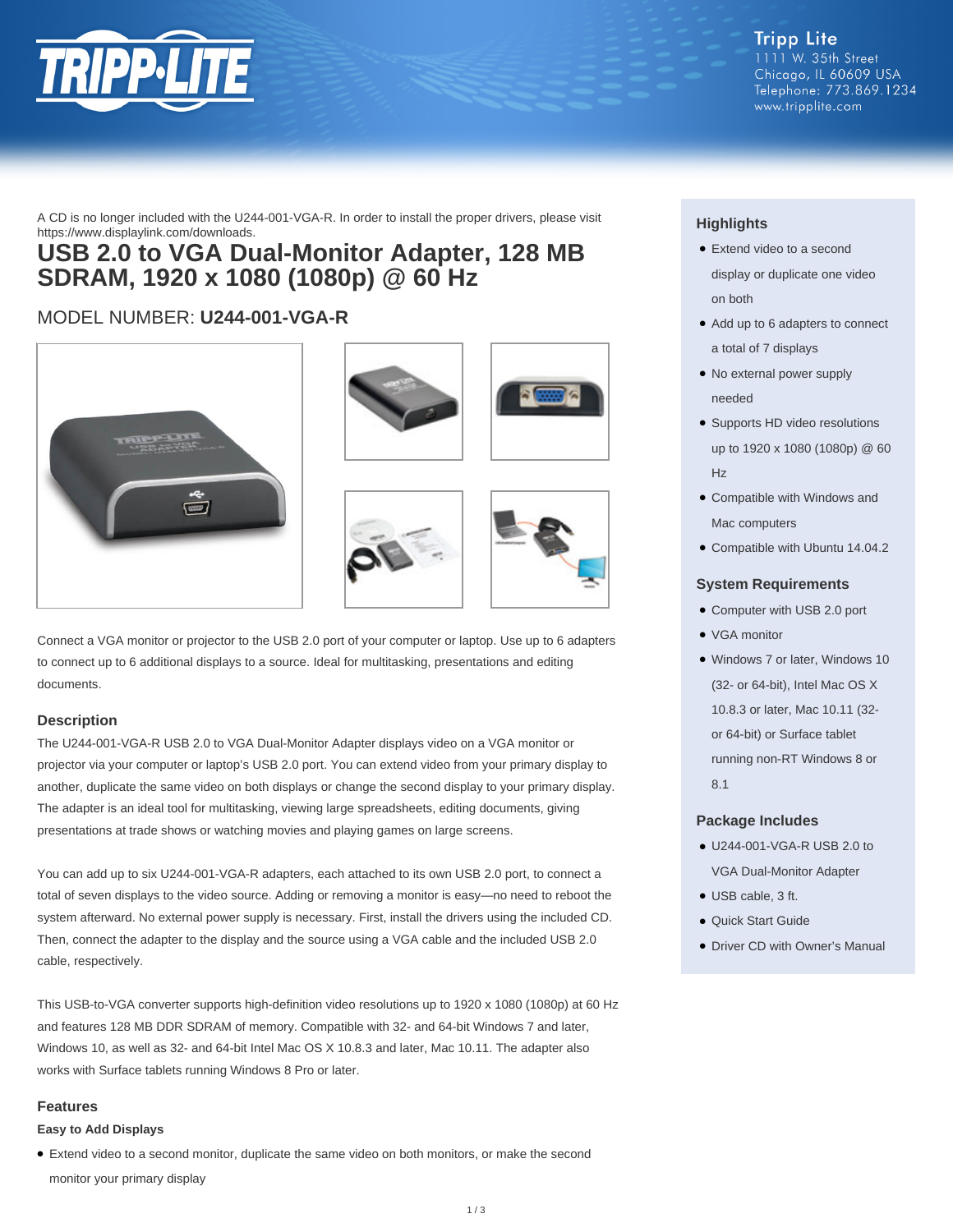

- Ideal for multitasking, viewing spreadsheet data, editing documents, giving presentations, watching movies and playing video games
- Add up to 6 adapters, each connected to its own USB 2.0 port, for a total of 7 displays
- No external power supply necessary
- No need to reboot system after adding or removing a monitor

#### **Vibrant, Superior Video Quality**

- Supports high-definition video resolutions up to 1920 x 1080 (1080p) @ 60 Hz
- Features 128 MB DDR SDRAM of memory
- Uses DisplayLink DL-165 chipset
- Resumes automatically from hibernation and suspend modes

#### **PC and Mac Compatible**

- Works with 32- and 64-bit Windows 7 and later, Windows 10
- Works with 32- and 64-bit Intel Mac OS X 10.8.3 and later, Mac 10.11
- Works with Surface tablets running Windows 8 Pro or late

# **Specifications**

| <b>OVERVIEW</b>                 |                                     |
|---------------------------------|-------------------------------------|
| <b>UPC Code</b>                 | 037332165107                        |
| Technology                      | USB; USB 2.0 (High Speed); VGA/SVGA |
| <b>INPUT</b>                    |                                     |
| <b>Bus Powered</b>              | Yes                                 |
| <b>PHYSICAL</b>                 |                                     |
| Color                           | <b>Black</b>                        |
| Material of Construction        | ABS                                 |
| Shipping Dimensions (hwd / cm)  | 21.59 x 15.24 x 5.72                |
| Shipping Dimensions (hwd / in.) | 8.50 x 6.00 x 2.25                  |
| Shipping Weight (kg)            | 0.23                                |
| Shipping Weight (lbs.)          | 0.50                                |
| Unit Dimensions (hwd / in.)     | $0.71 \times 3.3 \times 2.2$        |
| Unit Packaging Type             | Clamshell                           |
| Unit Weight (kg)                | 0.05                                |
| Unit Weight (lbs.)              | 0.12                                |